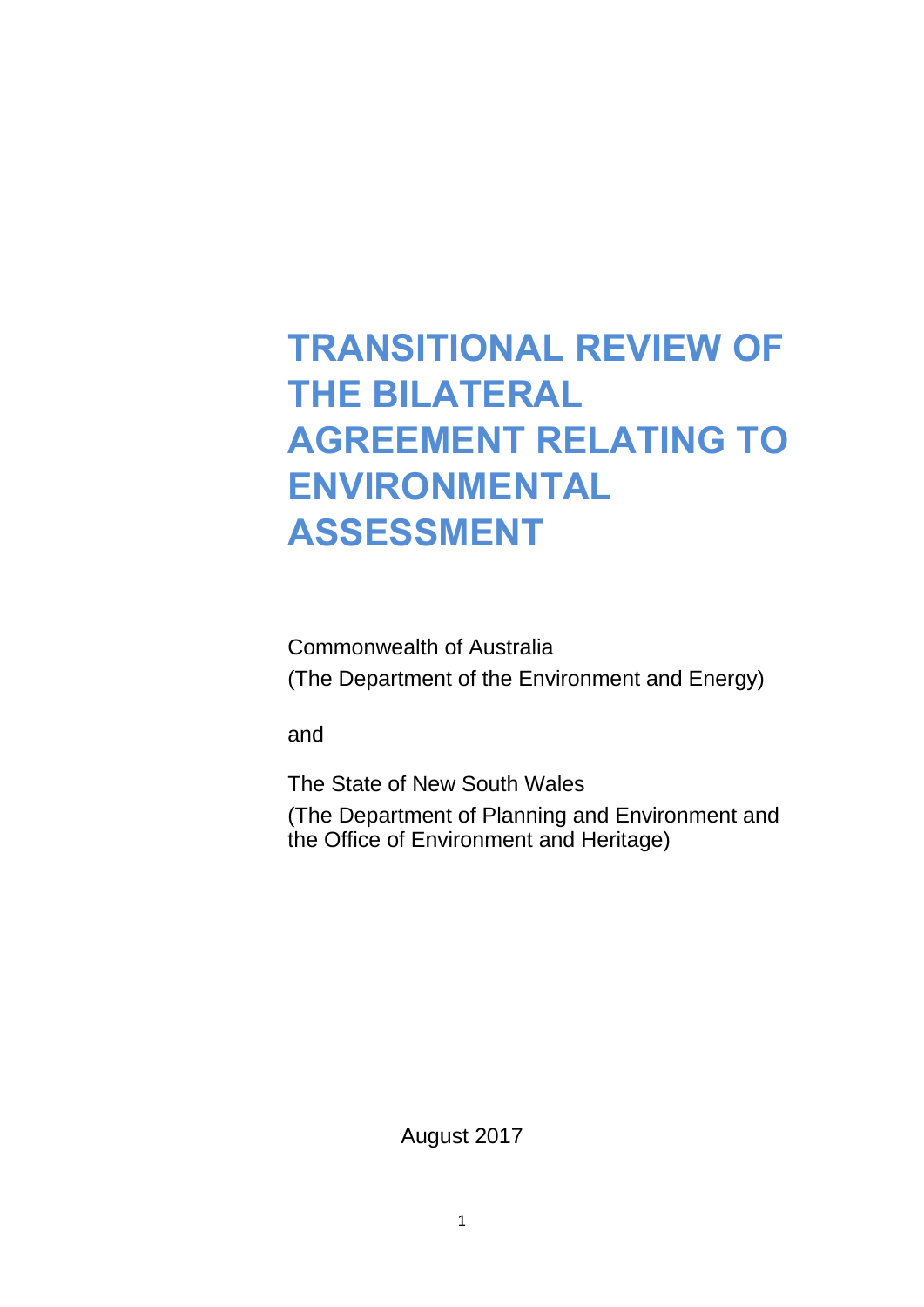## **SECTION 1 – INTRODUCTION**

Under the Commonwealth's *Environment Protection and Biodiversity Conservation Act 1999* (**the EPBC Act**), approval from the Australian Government Environment Minister (or their delegate) is needed for any proposed action—including projects, developments, activities, or alteration of these things— likely to have a significant impact on a matter protected by Part 3 of the EPBC Act. Approval can only be granted by the Environment Minister after the impact of the proposed action on the matters protected has been assessed.

To remove duplication in environment regulation, Part 5 of the EPBC Act provides for the Commonwealth to enter into bilateral agreements with the states and territories. Under assessment bilateral agreements, the Commonwealth can accredit a state or territories' environment assessment processes where they meet the requirements of the EPBC Act. This allows proponents to prepare a single set of assessment documentation for both the Commonwealth and the state or territory approval processes.

The Commonwealth and New South Wales (NSW) governments (**the parties**) entered an assessment bilateral agreement (**the Agreement**) on 26 February 2015. The Agreement:

- ensures that matters of national environmental significant (**MNES**) are protected as required under the EPBC Act by:
	- o Committing NSW to prepare an Assessment Report, including a recommendation to the Commonwealth on whether to approve an action. Where approval is recommended, the Assessment Report is to recommend conditions which, to the greatest extent possible, address impacts to MNES so that there are not unacceptable or unsustainable impacts on those matters.
- ensures an efficient, timely and effective process for environmental assessment and approval of actions by:
	- o accrediting certain NSW processes for assessment under the *Environmental Planning and Assessment Act 1979* (NSW), including the NSW Biodiversity Offsets Policy for Major Projects;
	- o exempting certain actions from assessment under Part 8 of the EPBC Act, where those actions have been assessed through an accredited process, and in the manner specified in Schedule 1 of the Agreement; and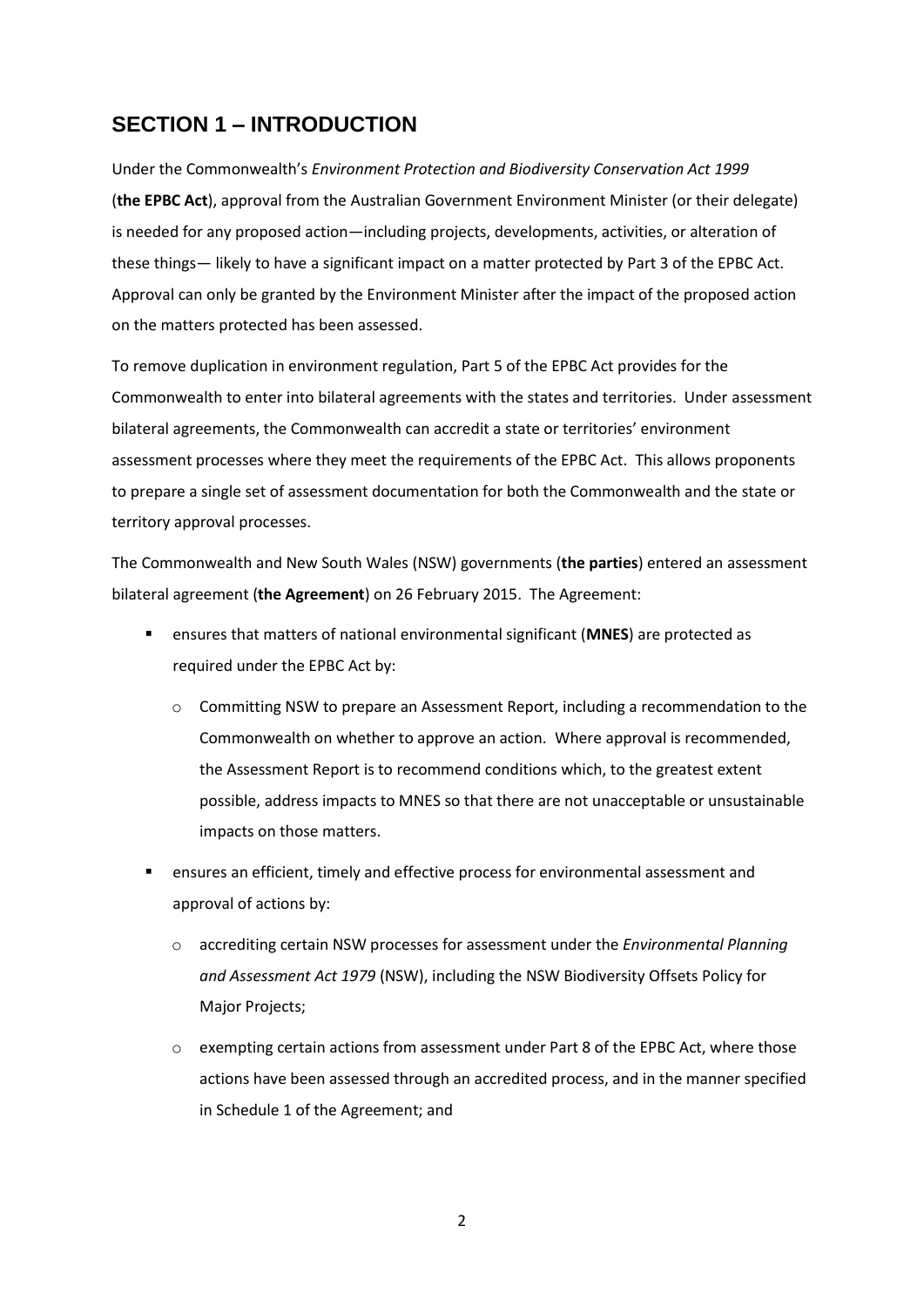o committing the Commonwealth to make its best endeavours to ensure that conditions under the EPBC Act are strictly limited to matters not addressed, or likely to not be addressed, by NSW conditions.

A copy of the Agreement is available on the websites of the Department of the Environment and Energy and the NSW Department of Planning and Environment.

An evaluation of the effectiveness of the Agreement will be undertaken in 2020 as part of the statutory five year review. A non-statutory transitional review of the Agreement was required to be undertaken 12 months after commencement to assess whether the objects of the Agreement were being achieved and whether the Agreement has been implemented and is working effectively. As no projects were determined in accordance with the Agreement 12 months after it commenced (i.e. the projects were either still under assessment or assessment had not yet commenced), the review was undertaken covering the 24 months after the Agreement's commencement.

This non-statutory 24 month review focused on the parties' progress in implementing the Agreement between 26 February 2015 and 26 February 2017, as outlined in Section 2, particularly with regards to:

- Referrals of proposed actions;
- Assessment of MNES;
- Relevant plans, policies and other instruments; and
- Communications and collaborative approaches between the parties.

The review considered the projects which have been, or were being, assessed under the Agreement during the review period and are summarised in Section 3.

The review reports against the Key Performance Indicators (KPIs) agreed to by the Senior Officials Committee, where it is appropriate to do so. Due to the review's focus on the parties' procedural, administrative and operational matters, public input has not been sought.

The review identified that the parties have made significant progress in implementing the Agreement, resulting in:

- Increased awareness of the parties' obligations under the EPBC Act; and
- Increased consistency and coordination in the issuing of Commonwealth and NSW environmental assessment requirements.

The review also identified that there are some aspects of the Agreement's operation that could be improved. This report details these aspects, and recommends the implementation of improvement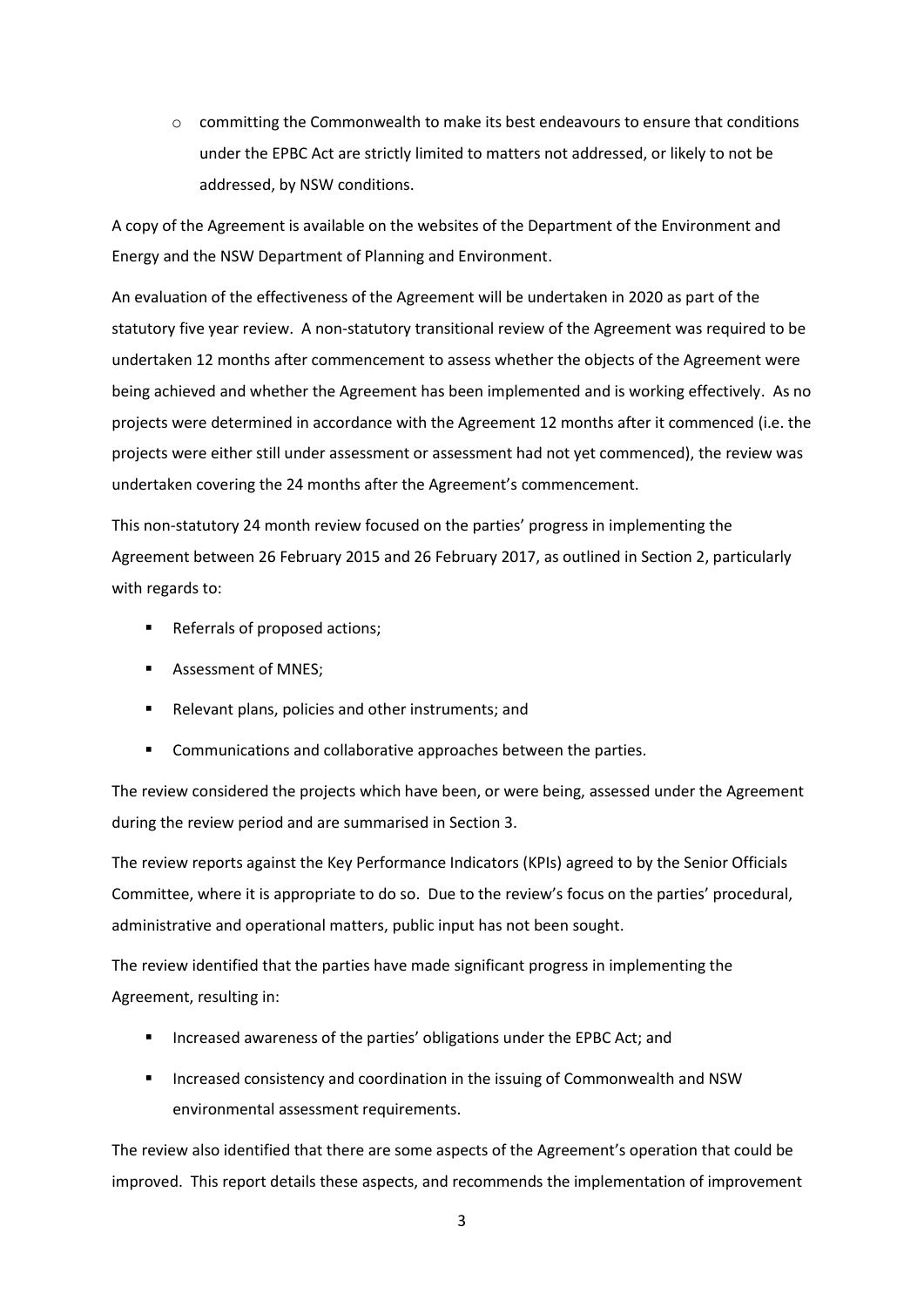initiatives. A number of these initiatives have been identified as being able to be quickly implemented by the parties and thus will be prioritised. These include that the parties:

- **IDENTIFY IMPROVED AT STARK IS A THE IMAGE IS A THE IMAGE IS A THE IMAGE IMAGE IMAGE IS A THE IMAGE IS A THE ISL** the NSW and Commonwealth assessment timeframes such that the Agreement can apply;
- **•** Continue to build capacity of NSW assessment officers in undertaking assessments that meet the standards of the EPBC Act;
- Review the Administrative Arrangements to ensure they provide an appropriate level of guidance for assessment officers, particularly with regards to information sharing with the Commonwealth; and
- **Interative opportunities to improve information sharing regarding compliance and** enforcement matters.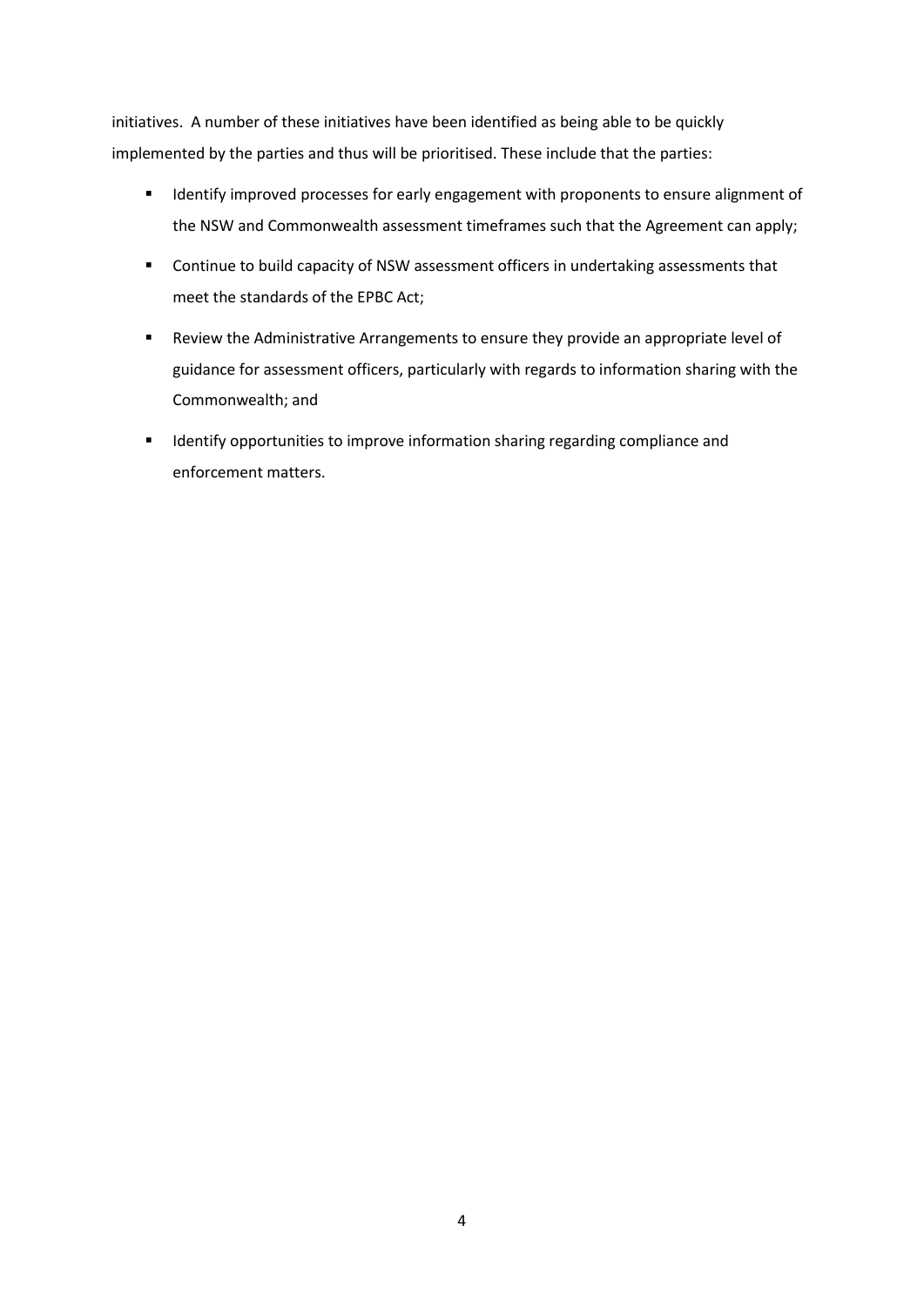## **SECTION 2 – PROGRESS IN IMPLEMENTING THE AGREEMENT AND PRIORITY INITIATIVES FOR IMPROVEMENT**

| <b>CLAUSE</b>                                                                                                                                                                                                                                                                                                                                                                                                                                                                                     | <b>PROGRESS SO FAR</b>                                                                                                                                                                                                                                                                                                                                                                                                                                                                                                                                                                                                                                                                                                                                                                                                                                                                                                                                                                                                                                                                                                                                                                                                                                                                                | PRIORITY INITIATIVES FOR IMPROVEMENT                                                                                                                                                                                                                                                                                                                                                                                                                                                                                                                                                                                                                                                                                                                                                                                                                                                                                                                                                 | <b>RATIONALE FOR</b><br><b>PRIORITY INITIATIVES</b>                                                                                                                                                                                                                                                                                                                                                                                                                                                                   |
|---------------------------------------------------------------------------------------------------------------------------------------------------------------------------------------------------------------------------------------------------------------------------------------------------------------------------------------------------------------------------------------------------------------------------------------------------------------------------------------------------|-------------------------------------------------------------------------------------------------------------------------------------------------------------------------------------------------------------------------------------------------------------------------------------------------------------------------------------------------------------------------------------------------------------------------------------------------------------------------------------------------------------------------------------------------------------------------------------------------------------------------------------------------------------------------------------------------------------------------------------------------------------------------------------------------------------------------------------------------------------------------------------------------------------------------------------------------------------------------------------------------------------------------------------------------------------------------------------------------------------------------------------------------------------------------------------------------------------------------------------------------------------------------------------------------------|--------------------------------------------------------------------------------------------------------------------------------------------------------------------------------------------------------------------------------------------------------------------------------------------------------------------------------------------------------------------------------------------------------------------------------------------------------------------------------------------------------------------------------------------------------------------------------------------------------------------------------------------------------------------------------------------------------------------------------------------------------------------------------------------------------------------------------------------------------------------------------------------------------------------------------------------------------------------------------------|-----------------------------------------------------------------------------------------------------------------------------------------------------------------------------------------------------------------------------------------------------------------------------------------------------------------------------------------------------------------------------------------------------------------------------------------------------------------------------------------------------------------------|
|                                                                                                                                                                                                                                                                                                                                                                                                                                                                                                   |                                                                                                                                                                                                                                                                                                                                                                                                                                                                                                                                                                                                                                                                                                                                                                                                                                                                                                                                                                                                                                                                                                                                                                                                                                                                                                       |                                                                                                                                                                                                                                                                                                                                                                                                                                                                                                                                                                                                                                                                                                                                                                                                                                                                                                                                                                                      |                                                                                                                                                                                                                                                                                                                                                                                                                                                                                                                       |
| <b>Cooperative approach to referrals</b><br>The clauses in Section 5<br>make provisions for the<br>Commonwealth and NSW to<br>work together at the scoping<br>stage of the proposal to<br>ensure that the highest<br>proportion of proposals<br>being assessed under<br>accredited processes are<br>assessed under the<br>Agreement, and that<br>assessments under the<br>Agreement are initiated in a<br>timely manner and are<br>undertaken with the least<br>possible administrative<br>steps. | In the first two years of the Agreement, awareness<br>of obligations under the EPBC Act has been raised in<br>NSW assessment teams through seminars,<br>workshops and one-to-one support provided by<br>Commonwealth Embedded Officers. A range of<br>mechanisms have been established for informing<br>proponents that an action may need to be referred<br>to the Commonwealth including reference to the<br>EPBC Act and the Bilateral Agreement in recent<br>policy documents including the Integrated Mining<br>Policy and the Wind Energy Framework.<br>NSW (DPE) assessment officers regularly consult<br>with the Commonwealth and proponents on the<br>likelihood that a proposed major project (or<br>modification to a proposed project) may have<br>significant impacts on MNES. This allows for specific<br>information on EPBC Act obligations and<br>implications of timing, in relation to the Agreement,<br>to be communicated to proponents in the early<br>stages of their project. In the first two years of the<br>Agreement, a small number of controlled actions<br>were not assessed under the Agreement because<br>they were referred to the Commonwealth during or<br>after exhibition for purposes of determination under<br>the Environmental Planning and Assessment Act | NSW to consider approaches to<br>٠<br>increasing proponents' awareness of<br>potential obligations under the EPBC Act<br>particularly in the early stages of the<br>development application process.<br>NSW to develop guidance material for<br>proponents to highlight the cost benefits<br>of utilising the single assessment process<br>under the Agreement, and the<br>importance of timing in relation to<br>referrals.<br>NSW to finalise revised internal guidance<br>material, including procedures and<br>checklists, to ensure referral and<br>notification requirements are met in a<br>timely manner and with the least<br>number of administrative steps.<br>NSW to ensure guidance material and<br>procedures are adopted widely and<br>consistently across the assessment<br>teams.<br>The Commonwealth and NSW to identify<br>improved processes for early<br>engagement with proponents to ensure<br>alignment of the NSW and<br>Commonwealth assessment timeframes | It is important<br>$\blacksquare$<br>that proponents<br>are aware of the<br>environment<br>assessment<br>process.<br>Early<br>$\blacksquare$<br>engagement in<br>relation to the<br><b>EPBC Act will</b><br>ensure the<br>highest possible<br>number of<br>controlled<br>actions are<br>assessed under<br>the Agreement.<br>Ensures the<br>$\blacksquare$<br>Agreement is<br>utilised where<br>appropriate.<br>Ensures there<br>$\blacksquare$<br>are official<br>records of all<br>proposals being<br>assessed under |
|                                                                                                                                                                                                                                                                                                                                                                                                                                                                                                   | 1979 (Projects referred to the Commonwealth after                                                                                                                                                                                                                                                                                                                                                                                                                                                                                                                                                                                                                                                                                                                                                                                                                                                                                                                                                                                                                                                                                                                                                                                                                                                     | such that the Agreement can apply.                                                                                                                                                                                                                                                                                                                                                                                                                                                                                                                                                                                                                                                                                                                                                                                                                                                                                                                                                   | the Agreement<br>and                                                                                                                                                                                                                                                                                                                                                                                                                                                                                                  |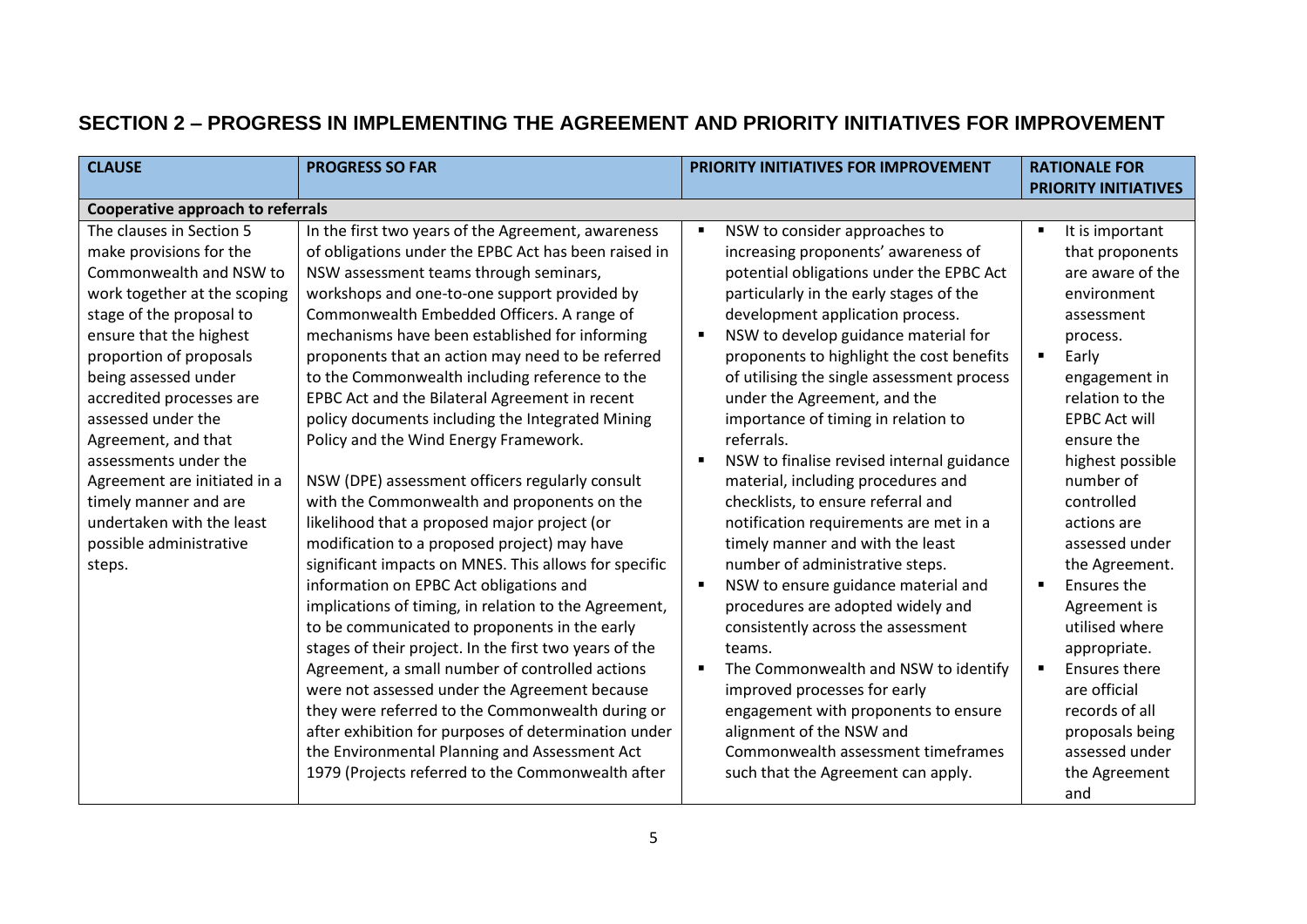|                                                                                                                                                                                                                                                                                                                                                                                                                                                                                           | a project has been place on exhibition by NSW<br>cannot be assessed under the Agreement).<br>The Commonwealth procedurally issues a letter, on<br>receipt of a referral, notifying the NSW Minister of a<br>controlled action proposed to be undertaken in<br>NSW. The letter seeks advice from NSW on the<br>manner that it will be assessed and whether the<br>Agreement will apply. NSW has developed<br>procedural guidelines for assessment officers that<br>instruct NSW assessment officers to notify the<br>Commonwealth (in a timely manner) of projects to<br>which the accredited process will apply.                                                                                                                                                                                                   |                                                                                                                                                                                                                                                                                                                                                                                                                                                                                                                                                                                                                                                                                | demonstrates<br>clear<br>communication<br>between the<br>Commonwealth<br>and NSW.                                                                                                                                                                                                                                              |
|-------------------------------------------------------------------------------------------------------------------------------------------------------------------------------------------------------------------------------------------------------------------------------------------------------------------------------------------------------------------------------------------------------------------------------------------------------------------------------------------|--------------------------------------------------------------------------------------------------------------------------------------------------------------------------------------------------------------------------------------------------------------------------------------------------------------------------------------------------------------------------------------------------------------------------------------------------------------------------------------------------------------------------------------------------------------------------------------------------------------------------------------------------------------------------------------------------------------------------------------------------------------------------------------------------------------------|--------------------------------------------------------------------------------------------------------------------------------------------------------------------------------------------------------------------------------------------------------------------------------------------------------------------------------------------------------------------------------------------------------------------------------------------------------------------------------------------------------------------------------------------------------------------------------------------------------------------------------------------------------------------------------|--------------------------------------------------------------------------------------------------------------------------------------------------------------------------------------------------------------------------------------------------------------------------------------------------------------------------------|
| <b>Assessment</b>                                                                                                                                                                                                                                                                                                                                                                                                                                                                         |                                                                                                                                                                                                                                                                                                                                                                                                                                                                                                                                                                                                                                                                                                                                                                                                                    |                                                                                                                                                                                                                                                                                                                                                                                                                                                                                                                                                                                                                                                                                |                                                                                                                                                                                                                                                                                                                                |
| Operationally for the<br>Agreement to work, NSW<br>must assess impacts on<br>MNES whilst undertaking an<br>assessment for the purposes<br>of approval under the EP&A<br>Act. The clauses in Section 6<br>make provisions for NSW to<br>ensure that proponents<br>identify and assess all<br>impacts on each relevant<br>MNES. In addition, NSW<br>must ensure and that there<br>is sufficient information in<br>the Assessment Report such<br>that the Commonwealth<br>decision-maker may | In 2015, following commencement of the<br>Agreement, the Commonwealth provided generic<br>guidance on environmental assessment<br>requirements for EPBC Act approval purposes to<br>NSW to assist in the preparation of environmental<br>assessment guidelines for individual projects.<br>NSW has routinely issued environmental assessment<br>requirements in accordance with Schedule 1 (3.2(b))<br>of the Agreement to proponents of projects being<br>assessed under the Bilateral Agreement to date.<br>These guidelines have been incorporated into the<br>Secretary's Environmental Assessment<br>Requirements (SEARs) or issued as Supplementary<br>SEARs which under EP&A Regulations is a statutory<br>requirement that proponents identify, assess<br>impacts and include their assessment in the EIS. | The Commonwealth and NSW to work<br>together to update operating procedures<br>to ensure relevant assessment officers in<br>both DPE and OEH receive referral<br>documentation as early as possible in the<br>process.<br>The Commonwealth and NSW to work<br>towards increasing proponents'<br>understanding of the EPBC Act's<br>requirements for explicit assessment of<br>relevant impacts on each MNES.<br>The Commonwealth and NSW to identify<br>key actions to support a transition to<br>business as usual.<br>The Commonwealth and NSW to ensure<br>prompt and accurate communication<br>regarding how controlled actions are<br>assessed under the EPBC Act and the | Ensures a<br>٠<br>sufficient level of<br>information and<br>analysis is<br>provided by<br>proponents in<br>their assessment<br>documentation.<br>Ensure relevant<br>assessment<br>officers in both<br>DPE and OEH<br>receive referral<br>documentation<br>as early as<br>possible in the<br>process and are<br>able to prepare |
| consider those impacts<br>when determining whether                                                                                                                                                                                                                                                                                                                                                                                                                                        |                                                                                                                                                                                                                                                                                                                                                                                                                                                                                                                                                                                                                                                                                                                                                                                                                    | finalisation of NSW Assessment Reports,                                                                                                                                                                                                                                                                                                                                                                                                                                                                                                                                                                                                                                        |                                                                                                                                                                                                                                                                                                                                |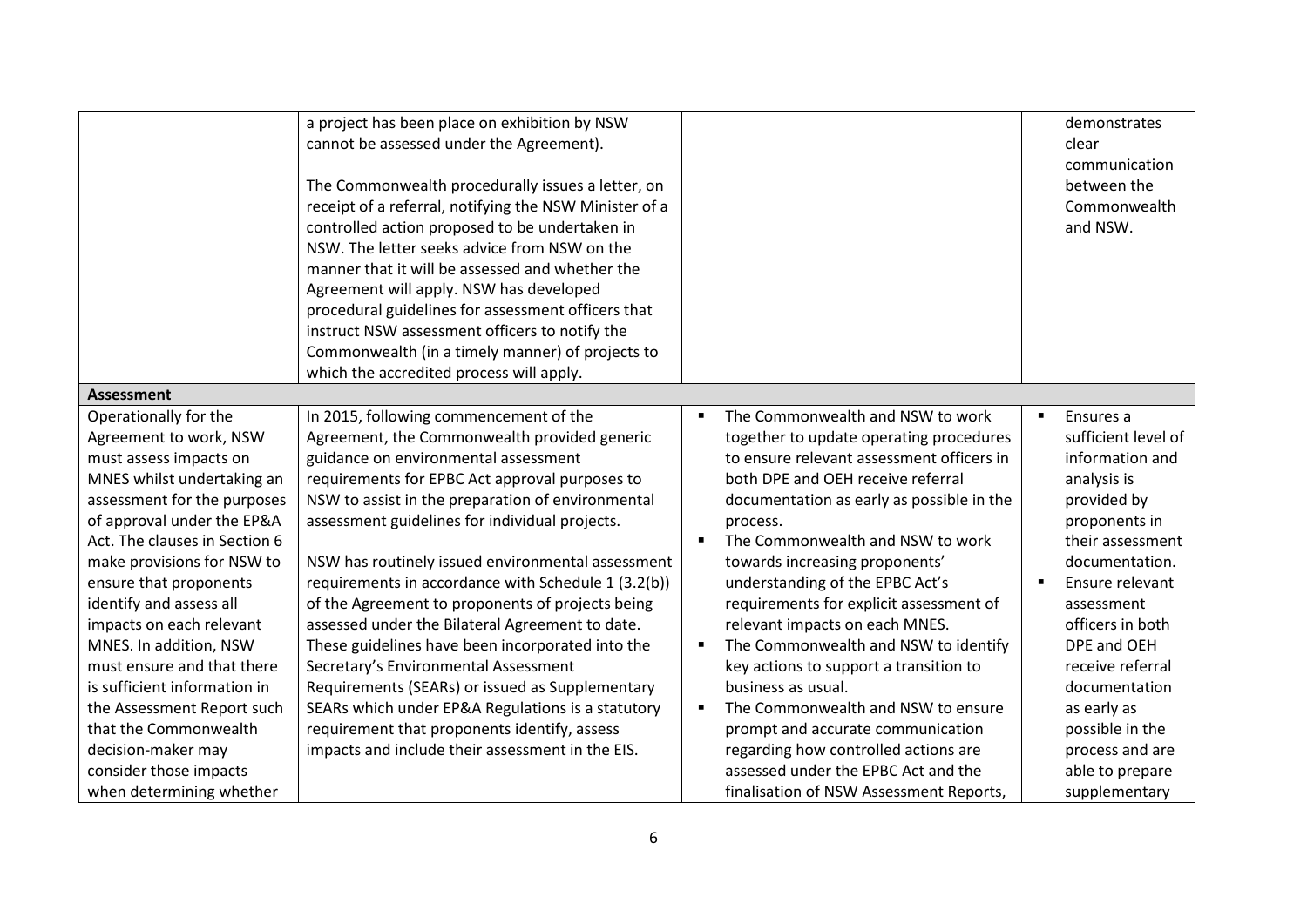to approve. NSW must seek expert advice jointly with the Commonwealth for Coal mining and coal seam gas projects and either government may seek advice as needed.

Since providing generic guidance, the Commonwealth has only been engaged in the preparation of SEARs for one project; Narrabri Gas, at the invitation of NSW and driven by the complex and emerging nature of the project. Aside from the Narrabri Gas project, the Commonwealth has not been charging proponents for this stage of the assessment process, demonstrating real and effective outcomes arising from the Agreement.

NSW has worked to prepare Assessment Reports in accordance with the requirements. Since commencement of the Agreement, only five assessment reports had been drafted and only one project assessment has been completed. For this project, the Commonwealth decision-maker had sufficient information to make an approval decision, on the basis of the Assessment Report and recommendations provided by NSW.

NSW and Commonwealth have developed clear procedural guidelines and practice notes for NSW and Commonwealth assessment officers in relation to projects being assessed under the Agreement.

The Commonwealth routinely provides information in relation to consideration of a referral and specific assessment notes to NSW with the notification of a controlled action to assist NSW officers in preparation of SEARs and subsequent review of assessment material prepared by proponents.

to reduce delays in progressing with assessments and approval decisions.

- Compliance with Schedule 1 of the Agreement to ensure MNES are addressed in the assessment under the NSW process such that statutory requirements under the EPBC Act are met.
- **NSW's assessment officers' level of** understanding in relation to the assessment requirements for projects subject to the Agreement, to ensure they are able to prepare supplementary environmental assessment requirements and assessment reports without Commonwealth assistance.
- The Commonwealth and NSW to develop procedural guidelines for identifying, assessing and seeking advice from the Independent Expert Scientific Committee (IESC) on Coal Seam Gas and Large Coal Mining Development.
- NSW to ensure assessment checklists include a reminder for assessment staff to review all environment impact statements prior to publication, to ensure the proponent has provided the necessary level of detail in relation to impacts on each MNES in accordance with the supplementary SEARs.
- NSW to maintain records of projects for which expert advice is sought from IESC

environmental assessment requirements and assessment reports without Commonwealth assistance.

**Ensures** assessment is consistently undertaken and documented in the manner prescribed by the Agreement. This will help NSW assessment officers to evaluate information provided by proponents in EISs, to ensure it is sufficient to facilitate assessment of impacts on MNES in accordance with the requirements of the EPBC Act. **Ensures requests** for advice are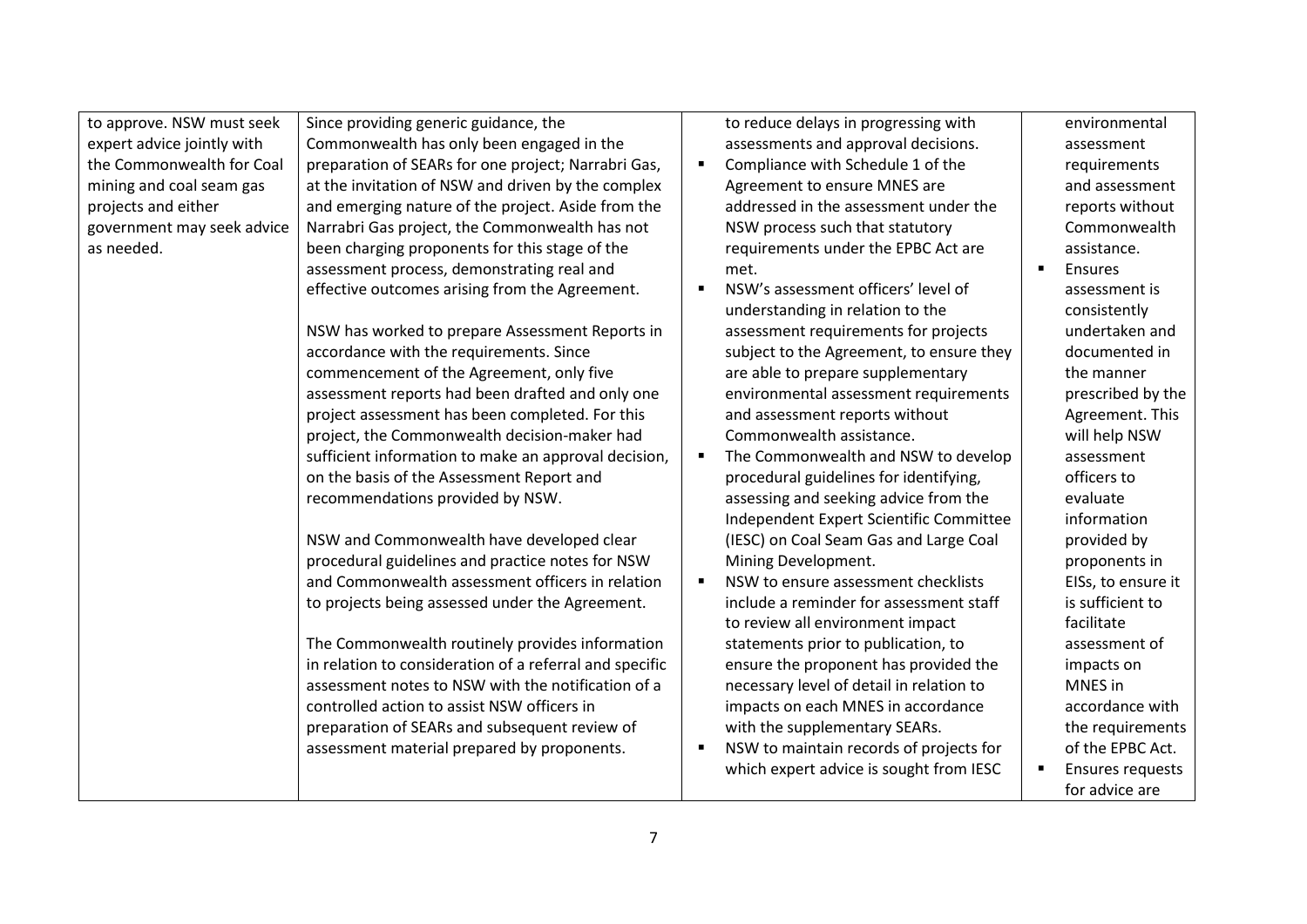|                                                                                                                                                                                                                                                                                                                                                                                                                                                                                                                             | NSW has undertaken some steps to build the<br>capacity of NSW assessment staff to assess impacts<br>on MNES and encourage adoption of the bilateral<br>process through preliminary guidance material and<br>workshops. The number of assessment staff and<br>routine turn-over of staff in the agencies has<br>resulted in minimal effectiveness of capacity<br>building efforts to date. NSW is seeking internal<br>expertise to increase effectiveness of capacity<br>building efforts and general adoption of the<br>Agreement.                                                                                                                                          | and/or other expert bodies, to facilitate<br>ongoing monitoring.                                                                                                                                                                                                                                                                                                                                                                                                                                                                                                                                                                                                                                                      | commenced as<br>early as possible<br>in the<br>assessment<br>process and in<br>accordance with<br>the requirements<br>in the<br>Agreement.                                                                                                                                                                         |
|-----------------------------------------------------------------------------------------------------------------------------------------------------------------------------------------------------------------------------------------------------------------------------------------------------------------------------------------------------------------------------------------------------------------------------------------------------------------------------------------------------------------------------|-----------------------------------------------------------------------------------------------------------------------------------------------------------------------------------------------------------------------------------------------------------------------------------------------------------------------------------------------------------------------------------------------------------------------------------------------------------------------------------------------------------------------------------------------------------------------------------------------------------------------------------------------------------------------------|-----------------------------------------------------------------------------------------------------------------------------------------------------------------------------------------------------------------------------------------------------------------------------------------------------------------------------------------------------------------------------------------------------------------------------------------------------------------------------------------------------------------------------------------------------------------------------------------------------------------------------------------------------------------------------------------------------------------------|--------------------------------------------------------------------------------------------------------------------------------------------------------------------------------------------------------------------------------------------------------------------------------------------------------------------|
| Relevant plans, policies and other instruments                                                                                                                                                                                                                                                                                                                                                                                                                                                                              |                                                                                                                                                                                                                                                                                                                                                                                                                                                                                                                                                                                                                                                                             |                                                                                                                                                                                                                                                                                                                                                                                                                                                                                                                                                                                                                                                                                                                       |                                                                                                                                                                                                                                                                                                                    |
| The clauses in Section 7<br>make provisions for NSW to<br>ensure that a proposal<br>recommended to the<br>Commonwealth for<br>approval is not inconsistent<br>with relevant policies and<br>plans, relevant<br>conservation advice is given<br>consideration and that<br>impacts to MNES will be<br>avoided and mitigated and,<br>if required, offset. The<br>Commonwealth has<br>endorsed the NSW<br><b>Biodiversity Offsets Policy</b><br>(including the Framework<br>for Biodiversity Assessment<br>(FBA)) and the rules | NSW (DPE) has developed a standard set of<br>assessment requirements in relation to MNES in<br>consultation with the Commonwealth. These<br>assessment requirements require proponents to<br>provide:<br>details of any offsets proposed to address<br>$\blacksquare$<br>residual adverse significant impacts and how<br>these offsets will be established;<br>details of how the FBA had been applied in<br>$\blacksquare$<br>accordance with the objects of the EPBC Act;<br>and<br>details of credit profiles required to offset the<br>development in accordance with the FBA<br>and/or mapping and descriptions of the extent<br>and condition of the proposed offset. | The Commonwealth and NSW to develop<br>п<br>procedural guidelines for assessing and<br>determining applications involving<br>residual significant impacts on MNES.<br>NSW to ensure more transparency<br>around how the FBA has been applied to<br>MNES and meets the standards of the<br><b>EPBC Act.</b><br>NSW to ensure due consideration and/or<br>implementation of relevant plans,<br>policies and other instruments to ensure<br>the environmental outcomes from<br>approved projects meet the<br>Commonwealth's standards.<br>NSW to work towards increasing<br>assessment officers' level of<br>understanding in relation to<br>requirements for offsets (particularly<br>where migratory species are being | $\blacksquare$<br>Increasing<br>assessment<br>officers'<br>understanding<br>will facilitate<br>early<br>identification of<br>any<br>inconsistencies<br>in proponents'<br>applications,<br>with limited<br>assistance from<br>the<br>Commonwealth.<br>It is important<br>٠<br>that there is<br>more<br>transparency |
| established under section<br>127B of the Threatened                                                                                                                                                                                                                                                                                                                                                                                                                                                                         |                                                                                                                                                                                                                                                                                                                                                                                                                                                                                                                                                                                                                                                                             | impacted), to ensure they are able to<br>assess whether the proponent has met                                                                                                                                                                                                                                                                                                                                                                                                                                                                                                                                                                                                                                         | around how the<br>FBA has been                                                                                                                                                                                                                                                                                     |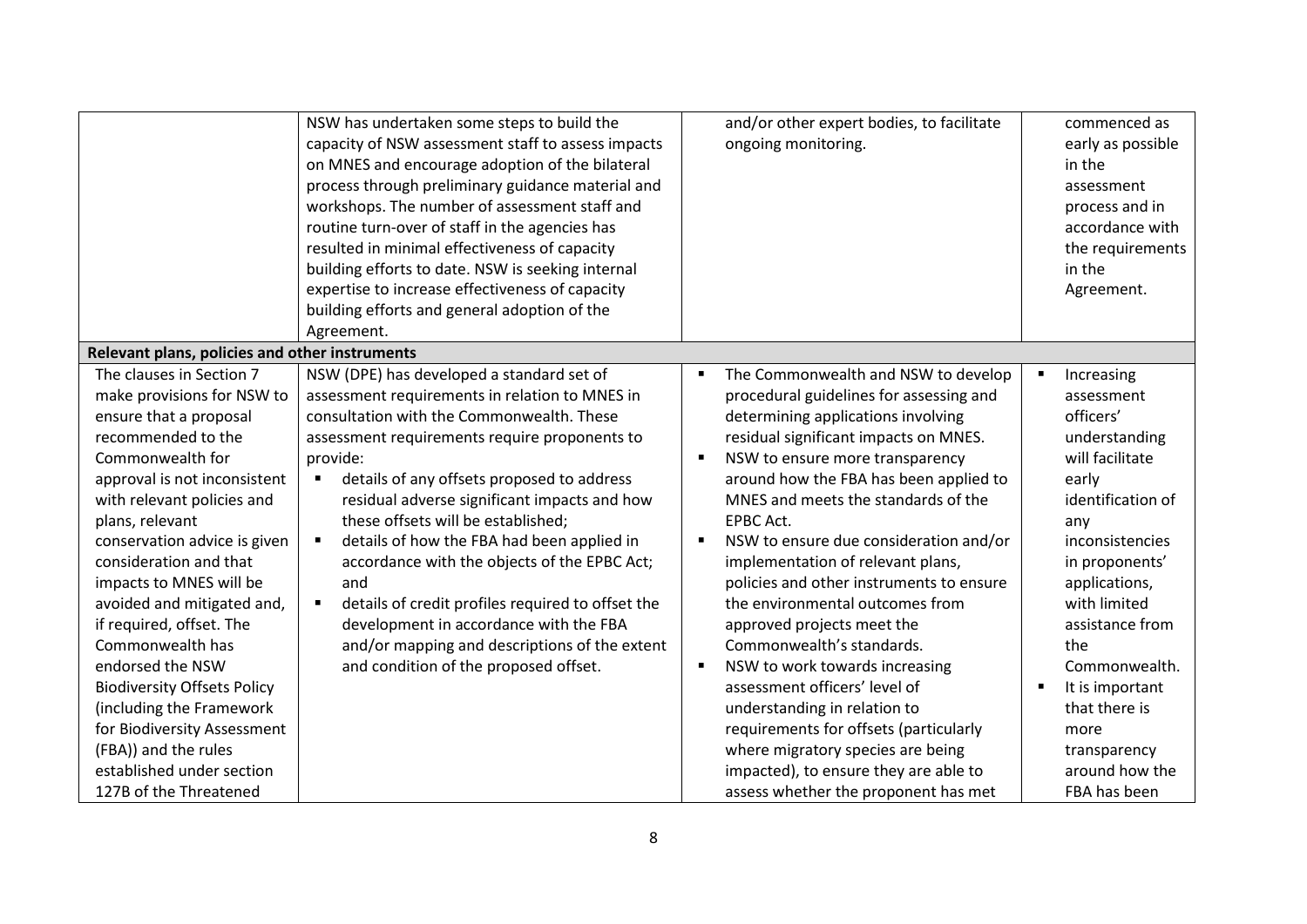| <b>Species Conservation Act</b><br>1995 (NSW), or the<br>Fisheries NSW Policy and<br><b>Guidelines for Fish Habitat</b><br>Conservation and<br>Management for the<br>purposes of calculating<br>offset requirements on the<br>basis that the principles of<br>the NSW Offset Policy are<br>consistent with the EPBC<br>Act Offset Policy.   |                                                                                                                                                                                                                                                                                                                                                                                                                                                                                                                                                                                                                                                                                                                                                                                                      | these requirements, with limited<br>assistance from the Commonwealth.                                                                                                                                                                                                                                                                                                                                                                                                                                                                                                                                                                                                                                                                                                                                   |                | applied to MNES<br>and meets the<br>standards of the<br>EPBC Act.                                                                     |
|---------------------------------------------------------------------------------------------------------------------------------------------------------------------------------------------------------------------------------------------------------------------------------------------------------------------------------------------|------------------------------------------------------------------------------------------------------------------------------------------------------------------------------------------------------------------------------------------------------------------------------------------------------------------------------------------------------------------------------------------------------------------------------------------------------------------------------------------------------------------------------------------------------------------------------------------------------------------------------------------------------------------------------------------------------------------------------------------------------------------------------------------------------|---------------------------------------------------------------------------------------------------------------------------------------------------------------------------------------------------------------------------------------------------------------------------------------------------------------------------------------------------------------------------------------------------------------------------------------------------------------------------------------------------------------------------------------------------------------------------------------------------------------------------------------------------------------------------------------------------------------------------------------------------------------------------------------------------------|----------------|---------------------------------------------------------------------------------------------------------------------------------------|
| Communications, reporting and collaborative approaches                                                                                                                                                                                                                                                                                      |                                                                                                                                                                                                                                                                                                                                                                                                                                                                                                                                                                                                                                                                                                                                                                                                      |                                                                                                                                                                                                                                                                                                                                                                                                                                                                                                                                                                                                                                                                                                                                                                                                         |                |                                                                                                                                       |
| The clauses in sections 8, 9,<br>12 & 14 make provisions for<br>NSW and the<br>Commonwealth to work<br>together to ensure<br>implementation of the<br>Agreement is supported<br>through clear and ongoing<br>communications between<br>Governments and with third<br>party stakeholders and<br>through genuine<br>collaborative approaches. | Since the Agreement came into force NSW have<br>standardised the content of advertisements for<br>actions assessed under the Agreement and aligned<br>public exhibition protocols with the<br>Commonwealth. The Commonwealth and NSW<br>have also worked together to ensure that all<br>projects subject to the Agreement are exhibited in<br>line with the relevant requirements. For example,<br>relevant information regarding the projects (such as<br>SEARs, Commonwealth and NSW environmental<br>assessment requirements, environmental impact<br>statements and public submissions) has been<br>published on the DPE website (as required by clause<br>8.2(a)). This information has been published in<br>accordance with NSW's Web Content Accessibility<br>Guidelines (WCAG) 2.0 Level AA. | The Commonwealth and NSW will<br>provide information on the operation of<br>bilateral assessments on their websites.<br>In particular, this should include<br>information on how to identify and<br>characterise Commonwealth listed<br>threatened species and communities in<br>such a way that offset liabilities can be<br>calculated wherever possible using the<br>BioBanking methodology.<br>NSW will ensure procedures adopted to<br>support the implementation of the<br>Agreement provide for efficient and<br>effective data collection and monitoring<br>and reporting, including against key<br>performance indicators.<br>NSW is currently upgrading its Disability<br>Inclusion Action Plan to increase<br>accessibility among persons with<br>disabilities including visual and auditory | $\blacksquare$ | It is important<br>that there is<br>transparency in<br>relation to<br>effectiveness of<br>the Agreement<br>and its<br>implementation. |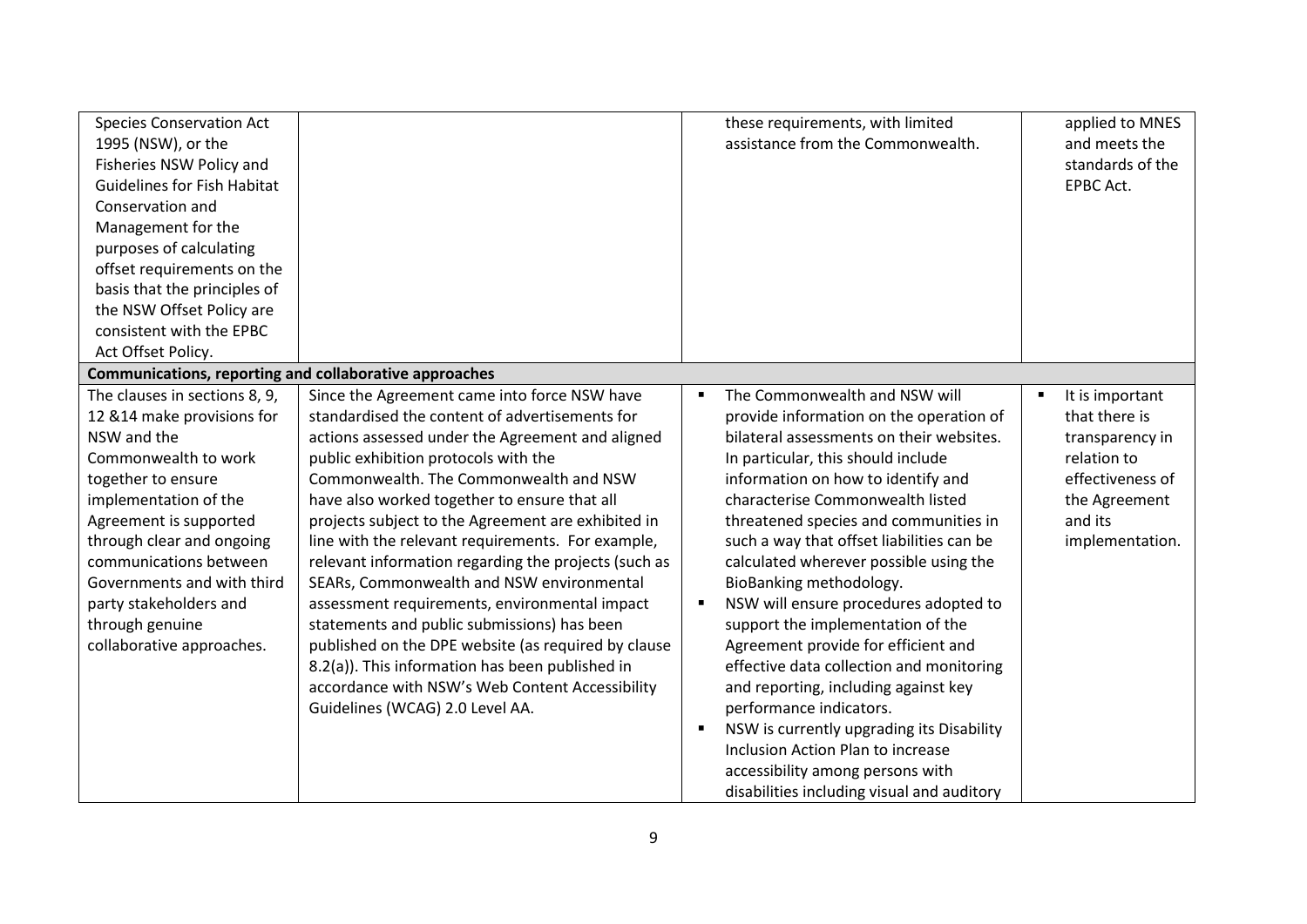|                                                                                                                                                                      |                                                                                                                                                                                                                                                                                                                                                                                                                                                                                                                                                                                                                                                       | impairments, as well as particular needs<br>groups such as those with cognitive and<br>learning disabilities. This will include<br>specific provisions for public consultation<br>sessions, for example mobility impaired<br>persons.<br>The Commonwealth and NSW to identify<br>opportunities to improve information<br>sharing regarding compliance and<br>enforcement matters. |   |                                                                                                                                               |
|----------------------------------------------------------------------------------------------------------------------------------------------------------------------|-------------------------------------------------------------------------------------------------------------------------------------------------------------------------------------------------------------------------------------------------------------------------------------------------------------------------------------------------------------------------------------------------------------------------------------------------------------------------------------------------------------------------------------------------------------------------------------------------------------------------------------------------------|-----------------------------------------------------------------------------------------------------------------------------------------------------------------------------------------------------------------------------------------------------------------------------------------------------------------------------------------------------------------------------------|---|-----------------------------------------------------------------------------------------------------------------------------------------------|
| <b>Administrative Arrangements</b>                                                                                                                                   |                                                                                                                                                                                                                                                                                                                                                                                                                                                                                                                                                                                                                                                       |                                                                                                                                                                                                                                                                                                                                                                                   |   |                                                                                                                                               |
| Clause 11 and the<br>Agreement's Administrative<br>Arrangements outline<br>measures for the Agreement<br>to be administered in a co-<br>operative and efficient way. | To support the implementation of the Agreement, in<br>late 2015 deeds of agreement were signed for two<br>Commonwealth staff to commence two year<br>placements within NSW. The embedded officers<br>have undertaken a range of initiatives providing<br>transitional support to NSW assessment officers to<br>ensure that the requirements of the Agreement are<br>administered co-operatively and efficiently.<br>A Senior Officers' Committee has been established<br>to oversee the implementation of the Agreement.<br>The Committee meets regularly, and the<br>Commonwealth and NSW are represented at these<br>meetings by senior executives. | The Commonwealth and NSW to review<br>the Administrative Arrangements to<br>ensure they provide an appropriate level<br>of guidance for assessment officers,<br>particularly with regards to information<br>sharing with the Commonwealth.                                                                                                                                        | в | It is important<br>there are strong<br>administrative<br>arrangements in<br>place to support<br>the<br>implementation<br>of the<br>Agreement. |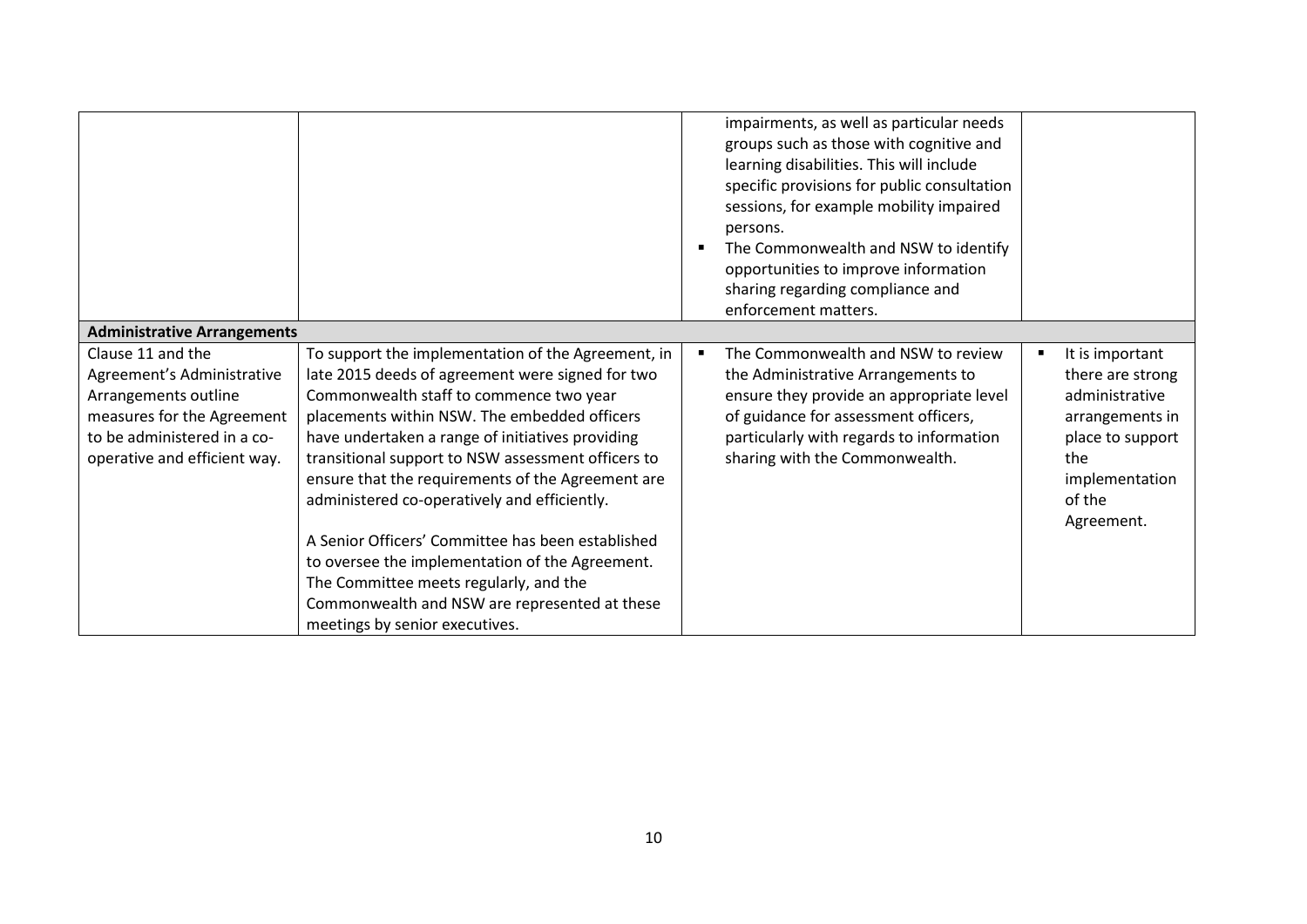## **SECTION 3 – PROJECTS ASSESSED, OR BEING ASSESSED, UNDER THE AGREEMENT**

Since its commencement on 26 February 2015, 28 controlled actions have been, or are being, assessed under the Agreement. This includes 7 controlled actions transferred for assessment under the Agreement (transitional projects).

The projects assessed, or being assessed, under the Agreement at the date of publishing are summarised in the Table below.

| Project                             | <b>DPE Number</b> | <b>EPBC Number</b> | <b>Status End of Feb 2017</b>      | <b>Status at Publishing</b>        | Transitional Project? <sup>1</sup> |
|-------------------------------------|-------------------|--------------------|------------------------------------|------------------------------------|------------------------------------|
| Airly Coal                          | SSD 12_5581       | 2013/7076          | NSW approved                       | Commonwealth approved              | Yes                                |
| <b>Brandy Hill Quarry</b>           | SSD 5899          | 2015/7453          | <b>Public Exhibition commenced</b> | Proponent reviewing submissions    | No.                                |
|                                     |                   |                    |                                    | received during public exhibition  |                                    |
| <b>Bylong Coal</b>                  | SSD 14 6367       | 2014/7133          | Assessment documentation           | Assessment phase                   | Yes                                |
|                                     |                   |                    | with the independent Expert        |                                    |                                    |
|                                     |                   |                    | Scientific Committee for           |                                    |                                    |
|                                     |                   |                    | Review                             |                                    |                                    |
| Caroona Coal                        | SSD 6472          | 2014/7173          | Withdrawn                          | Withdrawn                          | Yes                                |
| Dendrobium Mine                     | SSD 8194          | 2017/7855          | $SEARS2$ issued – proponent        | SEARs issued - proponent           | No                                 |
| <b>Extension Project</b>            |                   |                    | preparing draft assessment         | preparing draft assessment         |                                    |
|                                     |                   |                    | documentation                      | documentation                      |                                    |
| Drayton South Coal                  | SSD 6875          | 2014/7402          | <b>NSW Refusal</b>                 | Not progressed                     | Yes                                |
| <b>WestConnex M5</b>                | SSD 6788          | 2015/7520          | Proponent reviewing                | NSW and Commonwealth               | No                                 |
|                                     |                   |                    | submissions following public       | approved                           |                                    |
|                                     |                   |                    | exhibition period                  |                                    |                                    |
| <b>Glenfield Waste Services</b>     | SSD 6249          | 2015/7529          | Proponent reviewing                | Proponent reviewing submissions    | No.                                |
| <b>Materials Recycling Facility</b> |                   |                    | submissions following public       | following public exhibition period |                                    |
|                                     |                   |                    | exhibition period                  |                                    |                                    |

 $1$  Clause 18 of the Agreement provides for 'transitional' projects, which were already under assessment in accordance with the previous bilateral agreement but for which a substantial proportion of the assessment was still to be undertaken at the time the Agreement was made. In summary, Clause 18 provides that these projects would be assessed under the Agreement on a best efforts basis, rather than a binding basis, with NSW retaining a specific prerogative to not apply the Agreement at any point.

<sup>2</sup> Secretary's Environmental Assessment Requirements

 $\overline{a}$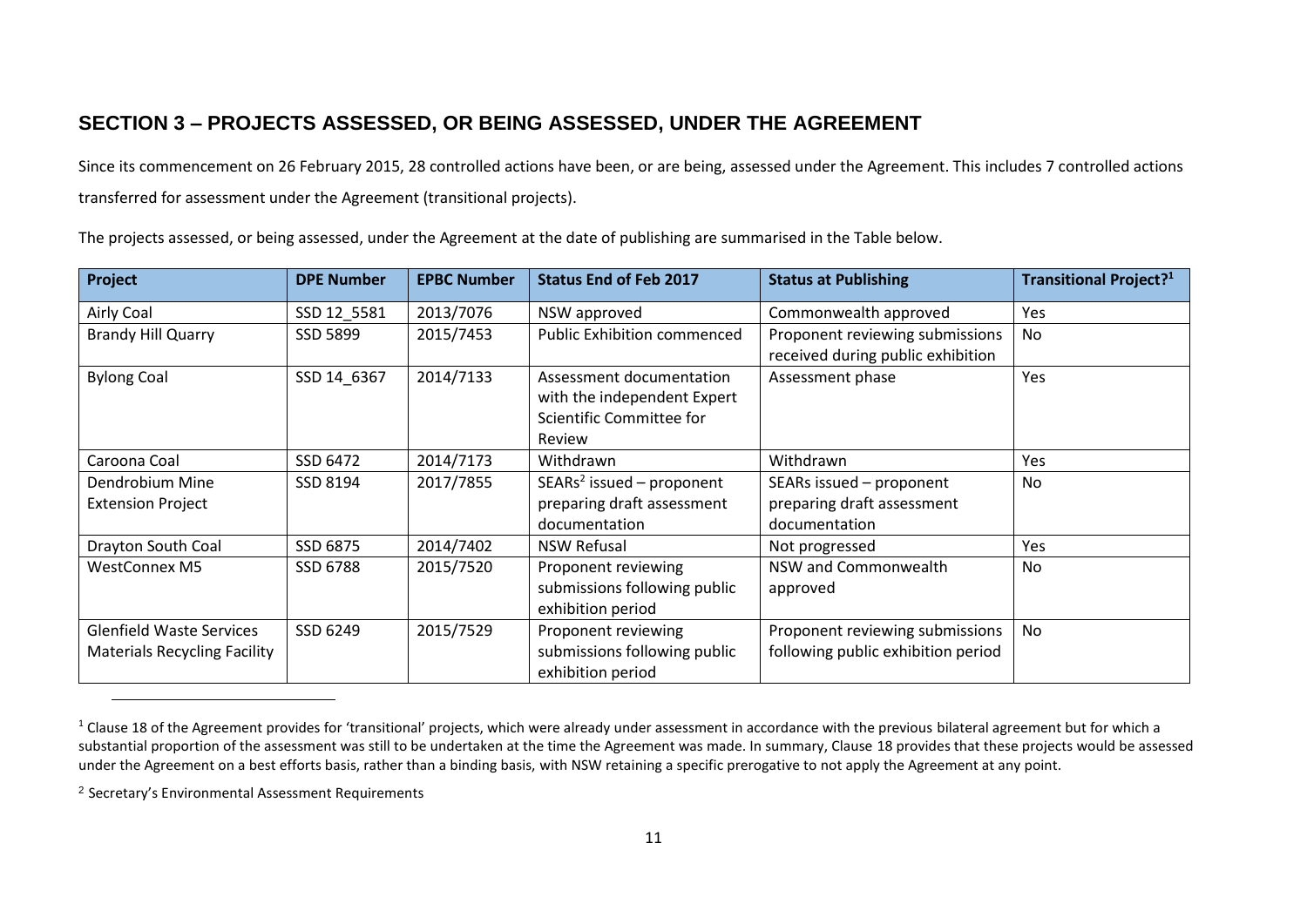| <b>Gunlake Quarry</b>                             | SSD 15_7090 | 2015/7557 | SEARs Issued - proponent<br>preparing draft assessment                   | NSW approved - Assessment<br>Report has been provided to the              | No        |
|---------------------------------------------------|-------------|-----------|--------------------------------------------------------------------------|---------------------------------------------------------------------------|-----------|
| Haerses Road Quarry (Old                          | SSD 6437    | 2015/7608 | documentation<br>SEARs Issued - proponent                                | Commonwealth<br>Proponent reviewing submissions                           | <b>No</b> |
| Northern Road Quarry<br><b>Extension Project)</b> |             |           | preparing draft assessment<br>documentation                              | following public exhibition period                                        |           |
| <b>Hume Coal</b>                                  | SSD 15_7172 | 2015/7526 | SEARs Issued - proponent<br>preparing draft assessment<br>documentation  | Proponent reviewing submissions<br>following public exhibition period     | <b>No</b> |
| Jupiter Windfarm                                  | SSD 13_6277 | 2015/7518 | SEARs Issued - proponent<br>preparing draft assessment<br>documentation  | Proponent reviewing submissions<br>following public exhibition period     | No        |
| Liverpool Range Windfarm                          | SSD 6696    | 2014/7136 | Public exhibition commenced                                              | Proponent reviewing submissions<br>following public exhibition period     | Yes       |
| <b>Martin Creek Quarry</b>                        | SSD 14_6612 | 2016/7725 | More information on draft<br>Assessment Report required<br>by NSW        | Proponent reviewing submissions<br>following public exhibition period     | <b>No</b> |
| <b>Marulan Limestone</b>                          | SSD 7009    | 2015/7521 | SEARs Issued - proponent<br>preparing draft assessment<br>documentation  | <b>SEARs Issued</b>                                                       | No        |
| Narrabri Gas                                      | SSD 14 6456 | 2014/7376 | <b>Public exhibition Start</b>                                           | Proponent reviewing submissions                                           | Yes       |
| Narrabri to North Star<br><b>Inland Rail</b>      | SSI 16_7474 | 2016/7729 | SEARs Issued-proponent<br>preparing draft assessment<br>documentation    | Proponent preparing draft<br>assessment documentation                     | No        |
| Newcastle Inner City<br><b>Bypass</b>             | SSI 14_6888 | 2015/7550 | Proponent reviewing<br>submissions following public<br>exhibition period | Proponent reviewing submissions<br>following public exhibition period     | <b>No</b> |
| Parks to Narromine Inland<br>Rail                 | SSI 16_7475 | 2016/7731 | SEARs Issued - proponent<br>preparing draft assessment<br>documentation  | Proponent preparing draft<br>assessment documentation                     | No        |
| Parramatta Light Rail                             | SSI 8285    | 2017/7966 | Not Applicable                                                           | SEARs Issued - - proponent<br>preparing draft assessment<br>documentation | No        |